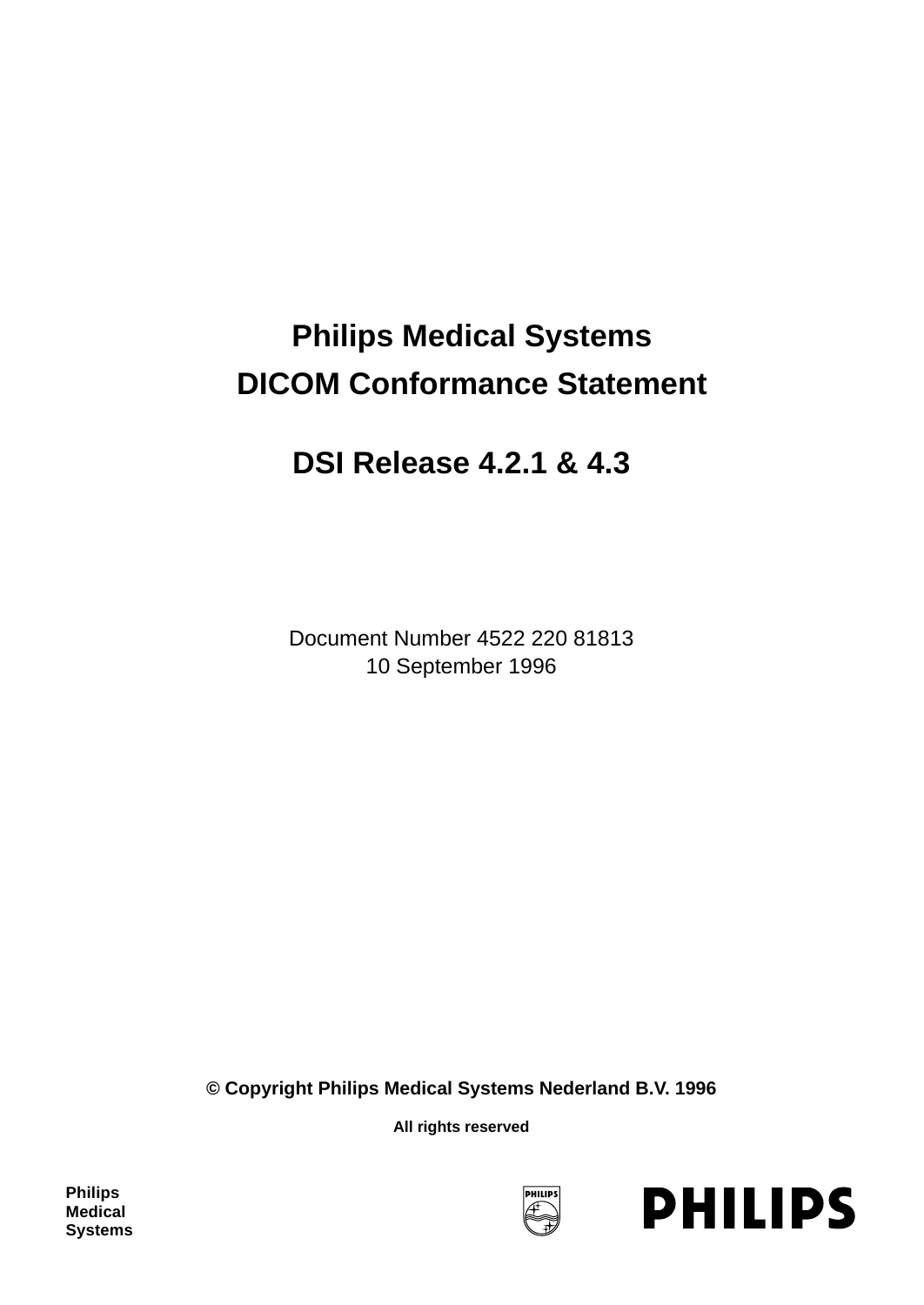# **Issued by:**

Philips Medical Systems Nederland B.V. Integrated Clinical Solutions Building QP-2129 P.O. Box 10.000 5680 DA Best The Netherlands Tel.: +31 40 2763499 Fax.: +31 40 2762673 email: dicom@best.ms.philips.com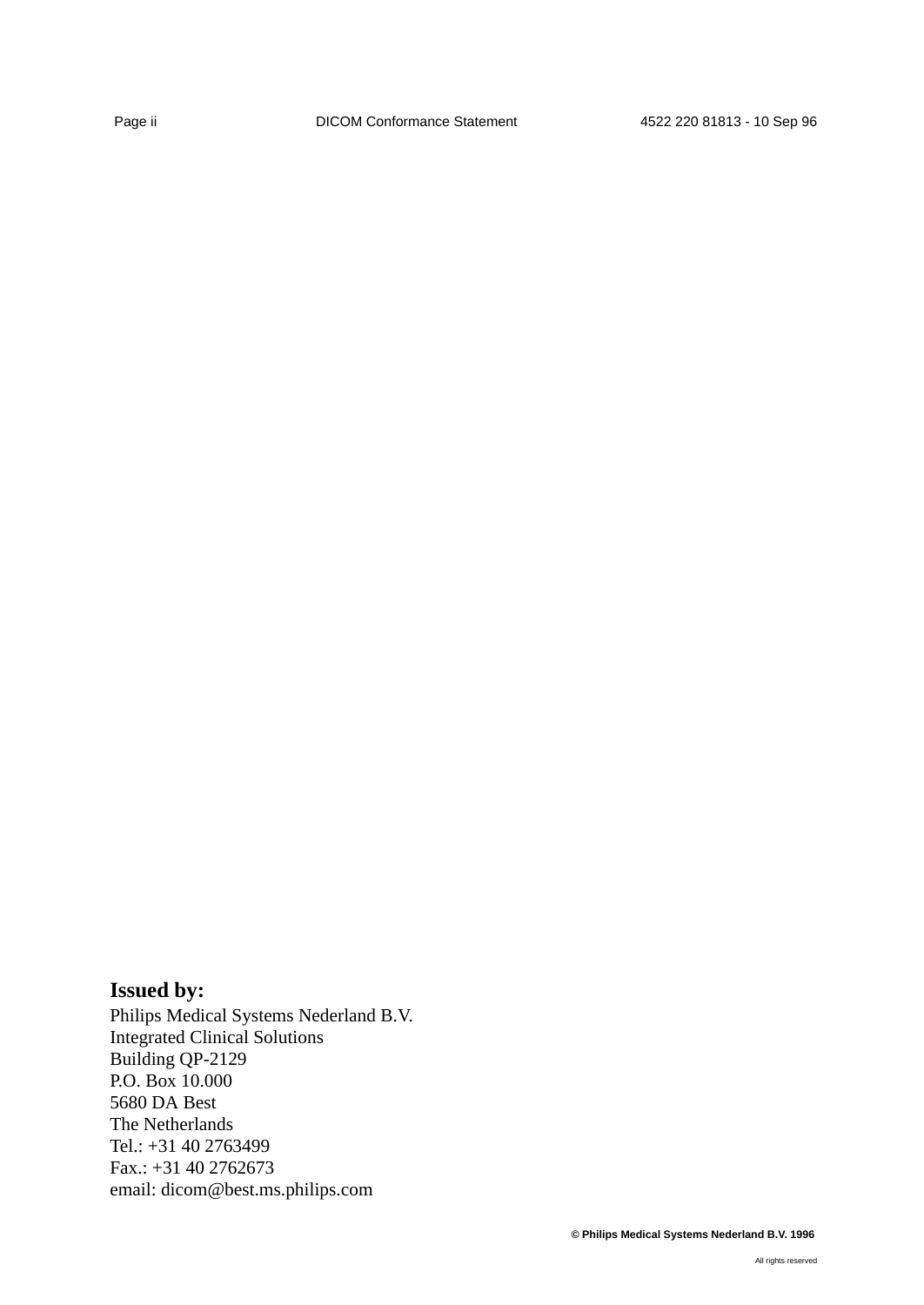# **Table of Contents**

| 1     |  |
|-------|--|
| 1.1   |  |
| 1.2   |  |
| 1.3   |  |
| 1.4   |  |
| 1.5   |  |
| 1.6   |  |
| 2     |  |
| 2.1   |  |
| 2.2   |  |
| 2.3   |  |
| 3     |  |
| 3.1   |  |
| 3.1.1 |  |
| 3.1.2 |  |
| 3.1.3 |  |
| 4     |  |
| 4.1   |  |
| 4.1.1 |  |
| 5     |  |
| 6     |  |
| 6.1   |  |
| 6.1.1 |  |
| 6.1.2 |  |
| 6.2   |  |
| 7     |  |
| 8     |  |
| 9     |  |
|       |  |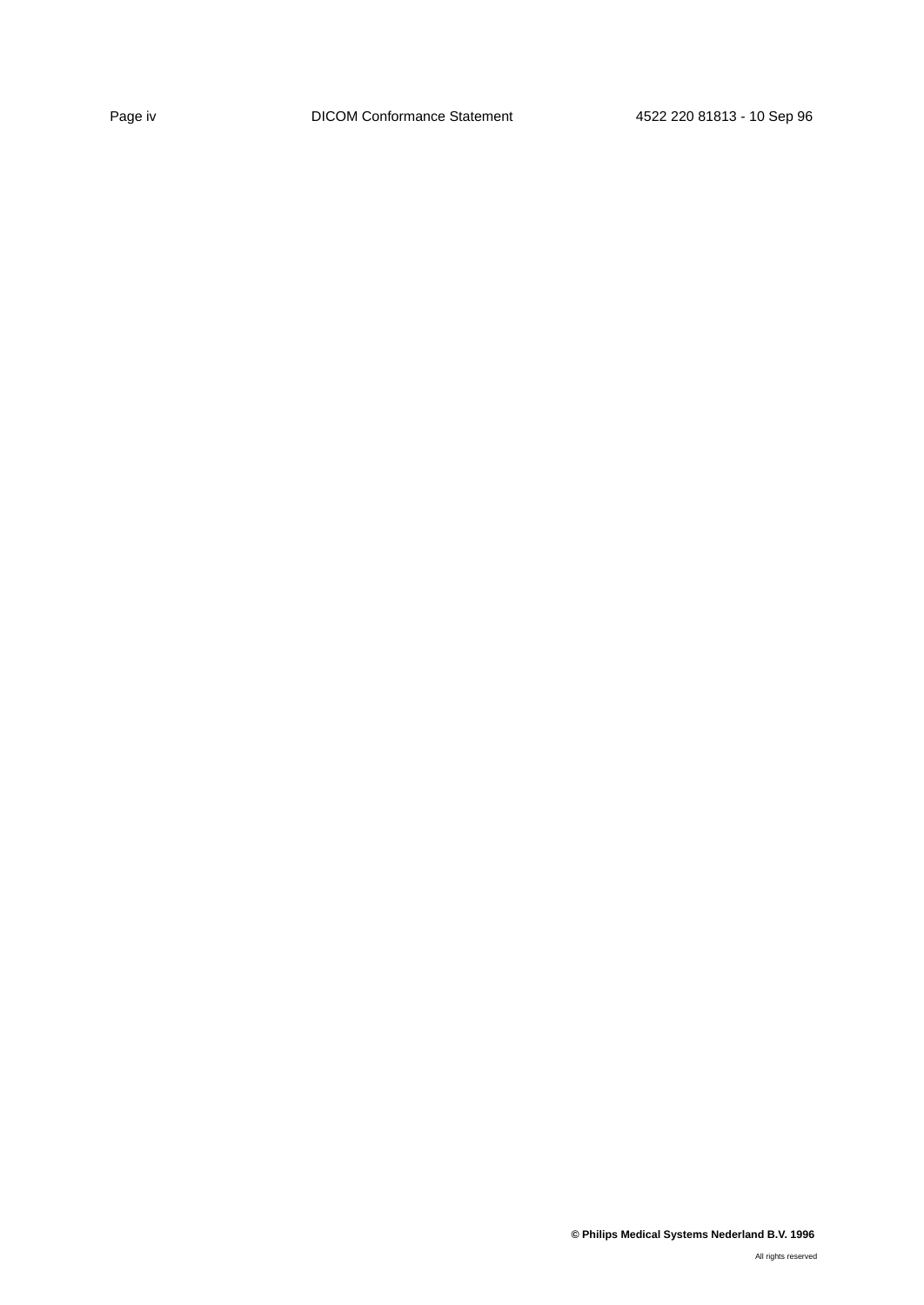# **1 Introduction**

This chapter provides general information about the purpose, scope and contents of this Conformance Statement.

## **1.1 Scope and field of application**

The scope of this DICOM Conformance Statement is to facilitate data exchange with equipment of Philips Medical Systems. This document specifies the compliance to the DICOM standard (formally called the NEMA PS 3.X-1993 standards). It contains a short description of the applications involved and provides technical information about the data exchange capabilities of the equipment. The main elements describing these capabilities are: the supported DICOM Service Object Pair (SOP) Classes, Roles, Information Object Definitions (IOD) and Transfer Syntaxes.

The field of application is the integration of the Philips Medical Systems equipment into an environment of medical devices.

This Conformance Statement should be read in conjunction with the DICOM standard and its addenda. The conformance to the DICOM standard is a key element of the Inturis Program (see [INTURIS]).

## **1.2 Intended audience**

This Conformance Statement is intended for:

- (potential) customers.
- system integrators of medical equipment,
- marketing staff interested in system functionality,
- software designers implementing DICOM interfaces.

It is assumed that the reader is familiar with the DICOM standard.

#### **1.3 Contents and structure**

The DICOM Conformance Statement is contained in chapter 2 through 7 and follows the contents and structuring requirements of DICOM PS 3.2-1993 and Supplement 2 (in case of Media specifications).

Additionally, the chapters following 7 specify the details of the applied IODs.

#### **1.4 Used definitions, terms and abbreviations**

DICOM definitions, terms and abbreviations are used throughout this Conformance Statement. For a description of these, see NEMA PS 3.3-1993 and PS 3.4-1994.

The word Philips in this document refers to Philips Medical Systems.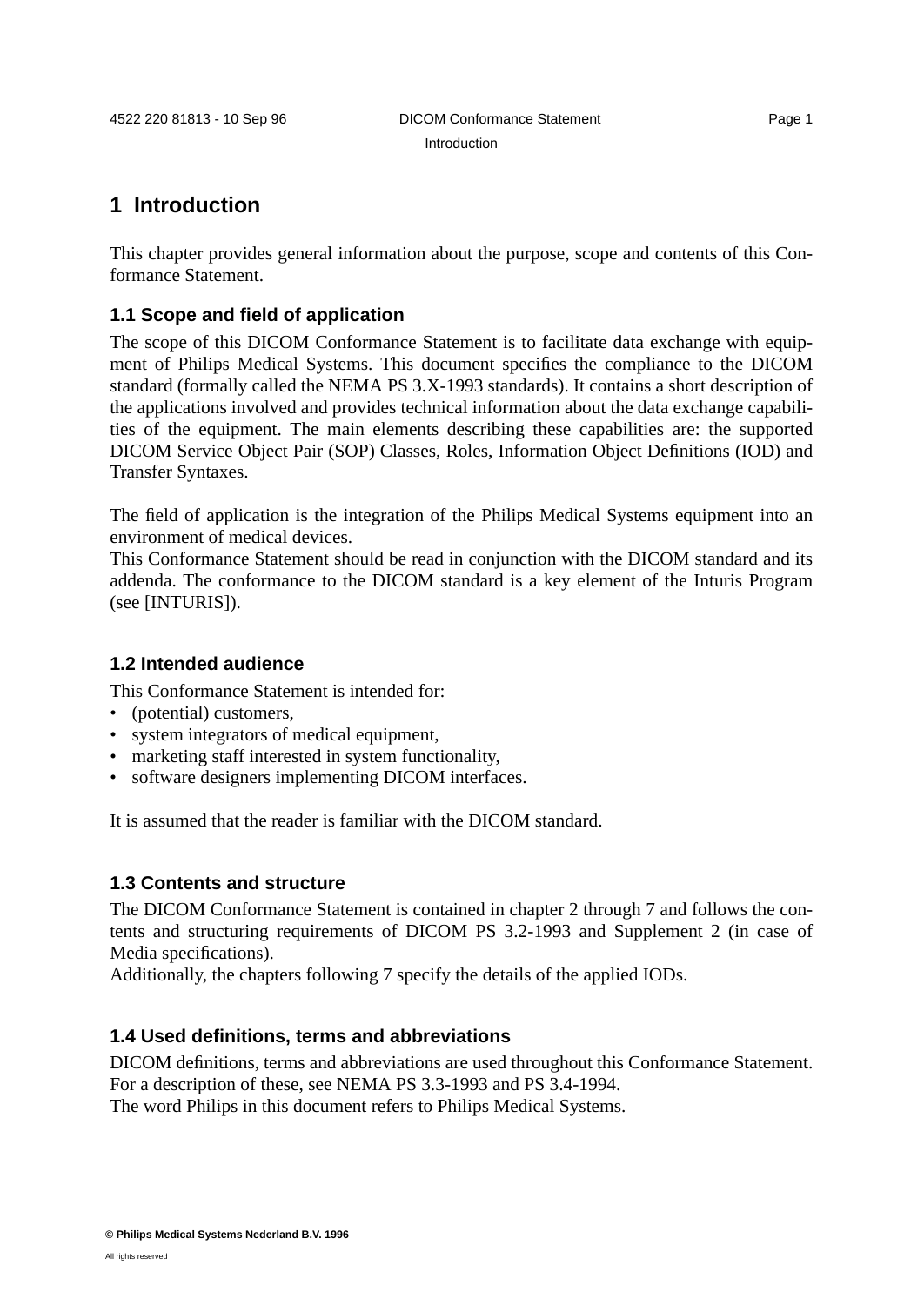Introduction

# **1.5 References**

| [DICOM] | The Digital Imaging and Communications in Medicine (DICOM) standard:   |
|---------|------------------------------------------------------------------------|
|         | NEMA PS $3.X$ (X refers to the part 1 - 13) and Supplements            |
|         | National Electrical Manufacturers Association (NEMA) Publication Sales |
|         | 1300 N. 17th Street, Suite 1847                                        |
|         | Rosslyn, Va. 22209, United States of America                           |
|         |                                                                        |

[INTURIS] Philips Inturis Program Integrated Clinical Solutions Philips Medical Systems Nederland B.V. (see address at page ii)

# **1.6 Important note to the reader**

This Conformance Statement by itself does not guarantee successful interoperability of Philips equipment with non-Philips equipment. The user (or user's agent) should be aware of the following issues:

## **• Interoperability**

Interoperability refers to the ability of application functions, distributed over two or more systems, to work successfully together. The integration of medical devices into a networked environment may require application functions that are not specified within the scope of DICOM. Consequently, using only the information provided by this Conformance Statement does not guarantee interoperability of Philips equipment with non-Philips equipment. It is the user's responsibility to analyse thoroughly the application requirements and to specify a solution that integrates Philips equipment with non-Philips equipment.

## **• Validation**

Philips equipment has been carefully tested to assure that the actual implementation of the DICOM interface corresponds with this Conformance Statement.

Where Philips equipment is linked to non-Philips equipment, the first step is to compare the relevant Conformance Statements. If the Conformance Statements indicate that successful information exchange should be possible, additional validation tests will be necessary to ensure the functionality, performance, accuracy and stability of image and image related data. It is the responsibility of the user (or user's agent) to specify the appropriate test suite and to carry out the additional validation tests.

# **• New versions of the DICOM Standard**

The DICOM Standard will evolve in future to meet the user's growing requirements and to incorporate new features and technologies. Philips is actively involved in this evolution and plans to adapt its equipment to future versions of the DICOM Standard. In order to do so, Philips reserves the right to make changes to its products or to discontinue its delivery. The user should ensure that any non-Philips provider linking to Philips equipment, also adapts to future versions of the DICOM Standard. If not, the incorporation of DICOM enhancements into Philips equipment may lead to loss of connectivity (in case of networking) and incompatibility (in case of media).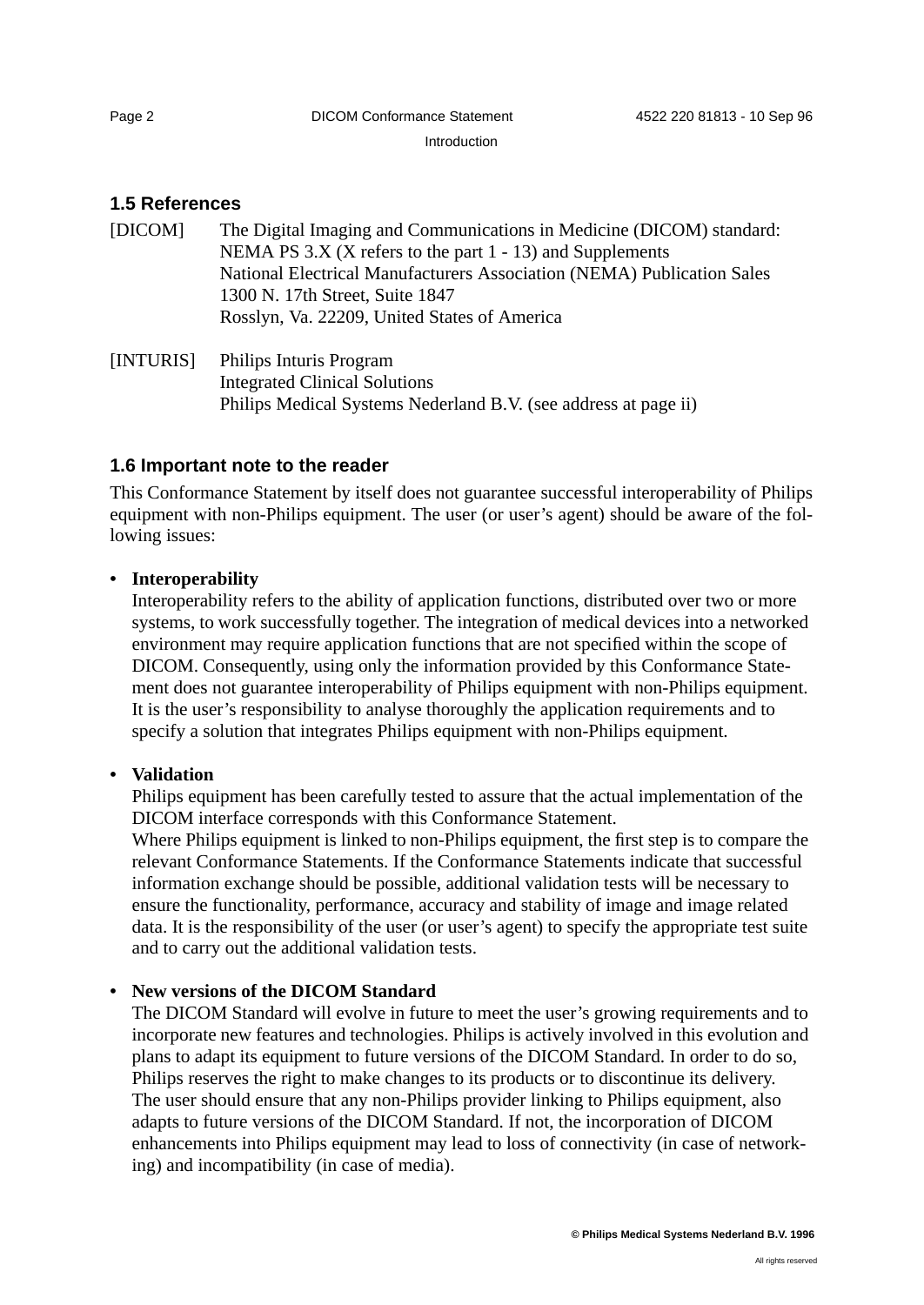# **2 Implementation model**

The DSI (Digital Spot Imaging) is a digital fluorography modality. It is part of an X-ray system. The main functions are:

- image acquisition and display
- image review and processing
- image handling, storage and networking
- administration of patient, physician and examination data

The main application areas are:

- R/F examinations
- vascular and non-vascular examinations
- angiography examinations
- tomography examinations
- interventional procedures

DSI Release 4.2.1 and 4.3 contains a DICOM Export function based on the DICOM Image Storage to transfer image data from the DSI system to a remote system.

#### **2.1 Application Data Flow Diagram**

The DSI DICOM Export behaves as a single Application Entity. The related Implementation Model is shown in Figure 2-1 on page 3.



**Figure 2-1: DSI DICOM Export Implementation Model**

The DSI Export function is activated by an operator request. A remote destination is selected from the user interface, followed by the selection of the examination.

With DSI systems an examination corresponds to the DICOM Patient and Study level. Each examination contains one or more runs, corresponding to the DICOM Series level. Each run contains one or more images, corresponding to the DICOM Image level. This relationship is depicted in Figure 2-1 on page 3. DSI can contain up to 14 examinations, maximum 1280 runs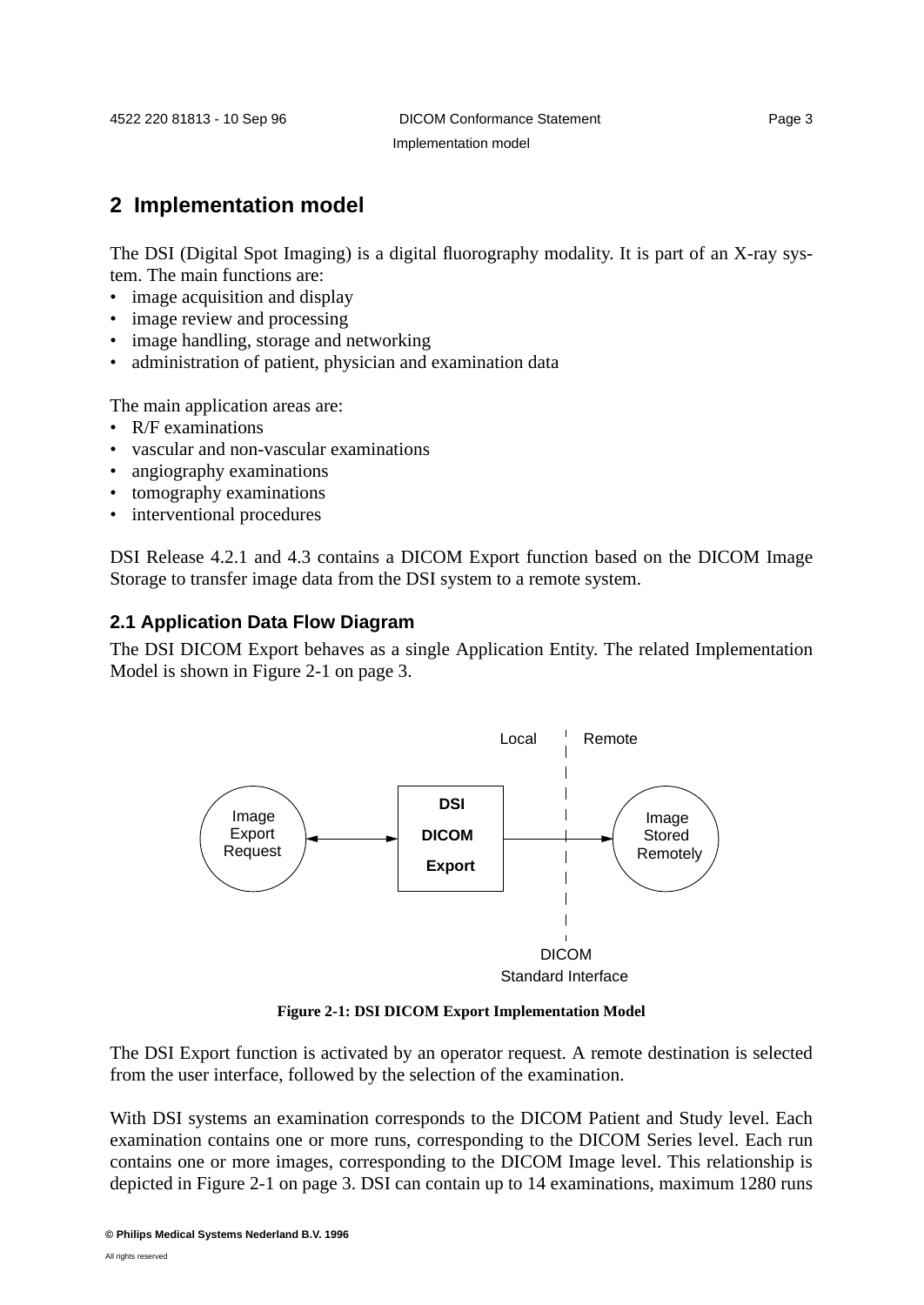per examination and maximum 1280 images per run.



**Figure 2-2: Relationship between the DSI and DICOM levels**

The DSI DICOM Export transfers a complete examination to a remote DICOM node. The transfer of a subset of images in an examination is not possible. During the DICOM store operation it is possible to perform a cancel operation on the store.

Image data to be transferred are instances of the DICOM X-Ray Radiofluoroscopic (XRF) or Secondary Capture (SC) classes. The following cases can be distinguished:

- The remote station supports both XRF and SC classes. Result will be that all fluoroscopy and exposure images are exported as XRF images and all other images (like external video) as SC images.
- The remote station supports the XRF class only. Result will be that all fluoroscopy and exposure images are exported as XRF images and all other images (like external video) are **not** exported.
- The remote station supports the SC class only. Result will be that all images are exported as SC images.
- The remote station supports neither the XRF nor SC class. Result will be that none of the image types can be exported.

During the DICOM export of an exposure or fluoroscopy image as XRF image the following image processing is performed by DSI: video invert, subtraction, pixel shift.

During the DICOM export of an exposure or fluoroscopy image as SC image the following image processing is performed by DSI: video invert, contrast, brightness, edge enhancement, subtraction, pixel shift.

During the DICOM export of an external video image as SC image the following image processing is performed by DSI: video invert, contrast, brightness, edge enhancement.

In case of a subtracted run the DICOM Export first stores the mask image, followed by the sub-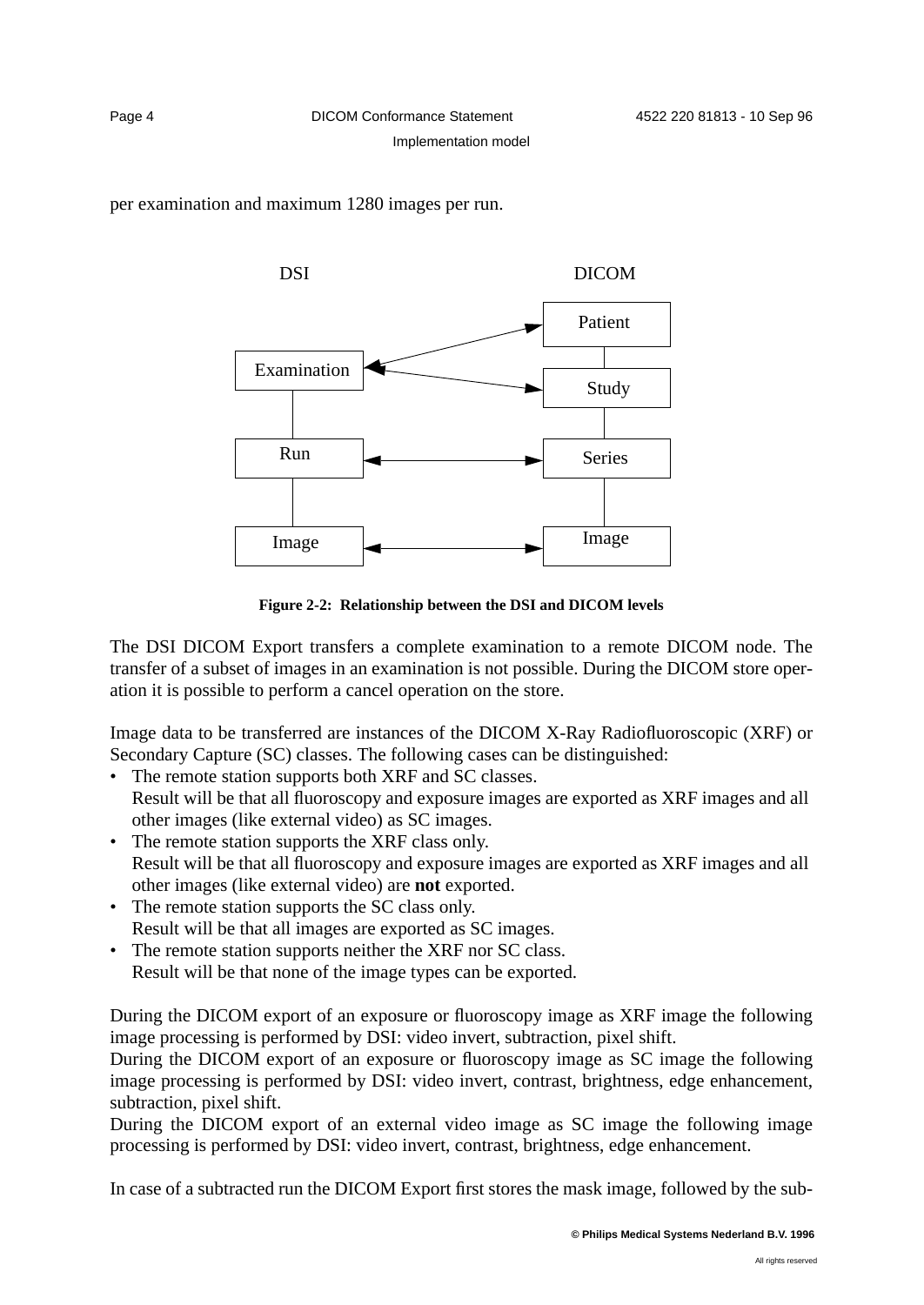tracted images from that run. No explicit indication is sent with the subtracted images, as to which image was used as the mask image. The image number in the run can be used as an implicit indication.

Images shown zoomed on the DIS are exported as normal (i.e. non zoomed) images. Annotations on zoomed images are not sent. DSI annotations on normal images are exported as Image Comments.

The images are intended for viewing purpose only.

The compatibility of image data re-imported (by media exchange) of the exported DICOM image data in an earlier stage is not defined.

DSI logs certain events related to the DICOM export at three different levels, see the service manual of the DSI system.

# **2.2 Functional definition of Application Entities**

The DSI DICOM Export application entity acts as a Service Class User (SCU) of the Storage Service Class. After invoking it will open an association to the remote system. For each image to be transported a retrieve action from the DSI storage will take place followed by the conversion to a DICOM message to be transferred to the remote system.

## **2.3 Sequencing of Real World Activities**

Not applicable.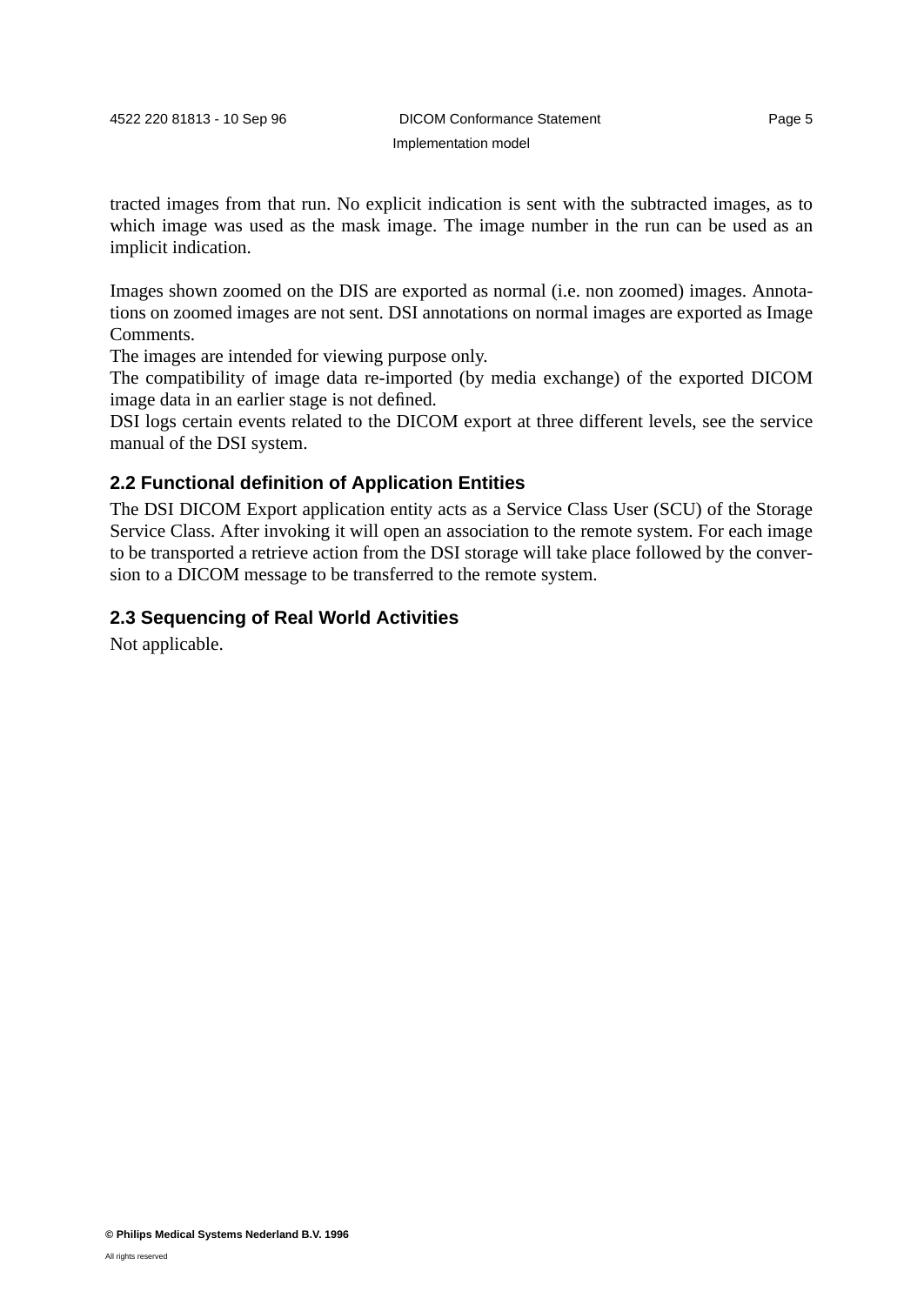AE Specifications

# **3 AE Specifications**

DSI DICOM Export acts as a single Application Entity.

# **3.1 AE DSI DICOM Export Specification**

The DSI Export Application Entity provides Standard Conformance to the following DICOM 3.0 SOP classes as an SCU:

| Table 3-1: Supported SOP classes by the DSI Export AE as SCU |  |  |
|--------------------------------------------------------------|--|--|
|--------------------------------------------------------------|--|--|

| SOP class Name                                     | <b>UID</b>                   |  |
|----------------------------------------------------|------------------------------|--|
| Secondary Capture Image Storage <sup>a</sup>       | 1.2.840.10008.5.1.4.1.1.7    |  |
| X-Ray Radiofluoroscopic Image Storage <sup>a</sup> | 1.2.840.10008.5.1.4.1.1.12.2 |  |

a. See chapter 2.1 on page 3 for the mapping of the DSI image types to these DICOM XRF and SC SOP Classes.

# **3.1.1 Association Establishment Policies**

# **3.1.1.1 General**

DSI Export offers a configurable maximum PDU size in steps of 1K, 2K, 4K, 8K and 16K (default is  $16K = 16384$  bytes) on associations initiated by the application itself.

# **3.1.1.2 Number of Associations**

DSI Export will attempt to establish one association at a time.

# **3.1.1.3 Asynchronous Nature**

DSI Export does not support asynchronous operations and will not perform asynchronous window negotiation.

# **3.1.1.4 Implementation Identifying Information**

The Implementation Class UID is: "1.3.46.670589.6.1.1.4.2.1". The Implementation Version Name is: "DSI R421, 950531".

# **3.1.2 Association Initiation Policy**

DSI Export initiates associations as a result of the following events:

• The DSI operator requests export of one examination or a list of examinations to a remote system (see chapter 2.1 on page 3 for the definition of an examination).

# **3.1.2.1 Export from DSI system**

# **3.1.2.1.1 Associated Real-World Activity**

The DSI Export function will be accessible through the DSI F2 Copy page. With the F4 Config page the remote DICOM system is selected from a list of maximum of five configurable nodes.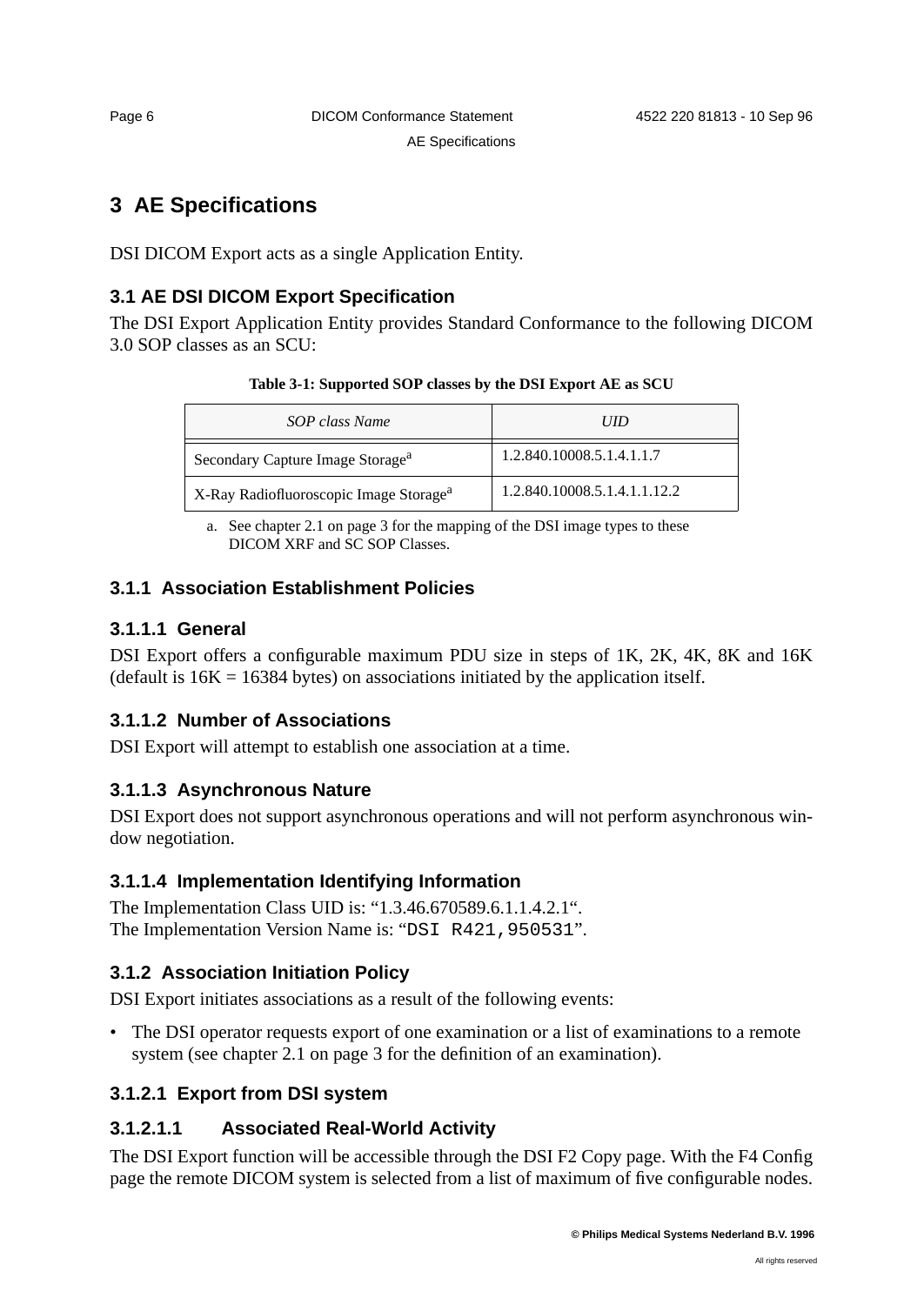The complete examination is transferred to the remote system.

The current transfer can be aborted by the DSI F2 Cancel function.

After the transfer the association is released.

# **3.1.2.1.2 Proposed Presentation Contexts**

DSI Export will propose the following presentation contexts:

| Table 3-2: Proposed Presentation Contexts for DSI Export |  |  |  |
|----------------------------------------------------------|--|--|--|
|----------------------------------------------------------|--|--|--|

| <b>Presentation Context table</b> |                       |                                     |                     |            |             |  |
|-----------------------------------|-----------------------|-------------------------------------|---------------------|------------|-------------|--|
| <b>Abstract Syntax</b>            |                       | <i>Transfer Syntax</i>              |                     | Role       | Extended    |  |
| <b>Name</b>                       | UID                   | Name List                           | <b>UID</b> List     |            | Negotiation |  |
| See Note <sup>a</sup>             | See Note <sup>a</sup> | Implicit VR<br>Little Endian        | 1.2.840.10008.1.2   | <b>SCU</b> | None        |  |
| See Note <sup>a</sup>             | See Note <sup>a</sup> | <b>Explicit VR</b><br>Little Endian | 1.2.840.10008.1.2.1 | <b>SCU</b> | None        |  |
| See Note <sup>a</sup>             | See Note <sup>a</sup> | <b>Explicit VR</b><br>Big Endian    | 1.2.840.10008.1.2.2 | <b>SCU</b> | None        |  |

a. Any of the STORE SOP classes listed in Table 3-1, "Supported SOP classes by the DSI Export AE as SCU," on page 6

#### **3.1.2.1.2.1 SOP Specific Conformance to Storage SOP Classes**

During the selection and export of an examination, the user interface shows the status:

| Export flag   | examination flagged for DICOM export  |
|---------------|---------------------------------------|
| Export busy   | examination being exported            |
| Export done   | examination exported successfully     |
| Export error  | error while exporting examination     |
| Export cancel | export of examination being cancelled |
| Not exported  | export of examination cancelled       |

DSI Export will stop the transfer of the image data and release the association as soon as it receives an unsuccessful or warning C-STORE Response status, or when the association is aborted by the remote application. The reason will logged, the user interface of the DSI console will show the status "Export Error".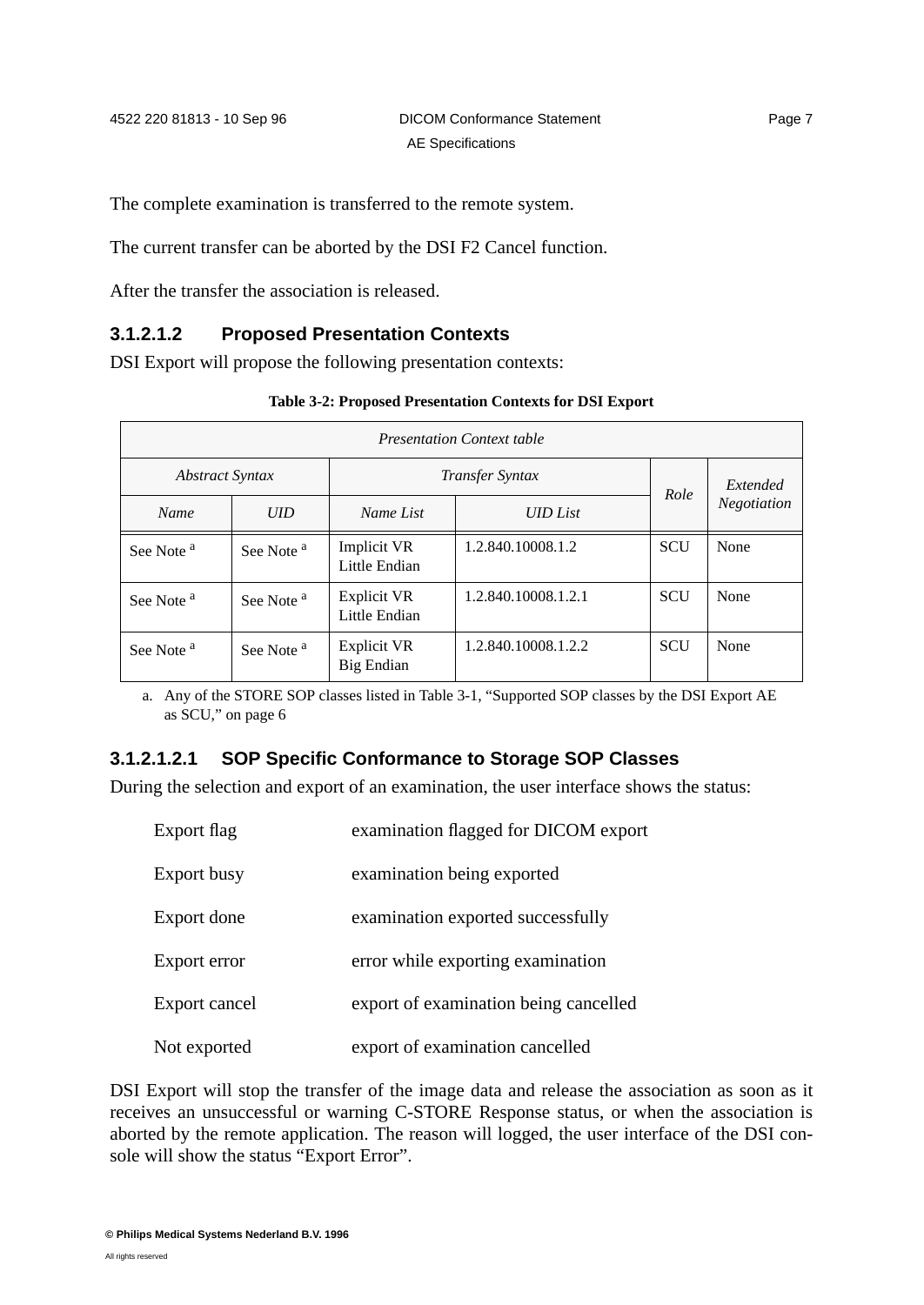Extended negotiation is not supported.

Table 3-3 lists the applied optional modules and attributes in the XRF images. Conditional attributes Laterality (type 2C), Patient Orientation (type 2C), Image Date (type 2C), Image Time (type 2C), Exposure (type 2C), Window Width (type 1C) are always present. A detailed overview of the applied XRF Image IOD is given chapter 8 on page 11.

| IE            | Module                                                 | <b>Optional Attributes</b>                                                                              |
|---------------|--------------------------------------------------------|---------------------------------------------------------------------------------------------------------|
| Patient       | Patient                                                | $\overline{a}$                                                                                          |
| Study         | General Study                                          | <b>Study Description</b>                                                                                |
| <b>Series</b> | <b>General Series</b>                                  | Series Date, Series Time, Performing Physician's Name, Protocol<br>Name                                 |
| Equipment     | General Equipment                                      | Institution Name, Station Name, Manufacturer's Model name,<br>Device Serial Number, Software Version(s) |
| Image         | General Image                                          | Acquisition Number, Acquisition Date, Acquisition Time, Image<br>Comments                               |
|               | <b>Image Pixel</b>                                     | $\overline{\phantom{a}}$                                                                                |
|               | <b>Display Shutter</b><br>(applied optional<br>Module) |                                                                                                         |
|               | X-Ray Image                                            | $\overline{\phantom{a}}$                                                                                |
|               | X-Ray Acquisition                                      | $\sim$                                                                                                  |
|               | <b>VOI LUT</b><br>(applied optional<br>Module)         | <b>Window Center</b>                                                                                    |
|               | SOP Common                                             | Specific Character Set                                                                                  |

Table 3-4 lists the applied optional modules and attributes in the SC images. Conditional attributes Laterality (type 2C), Patient Orientation (type 2C), Image Date (type 2C), Image Time (type 2C) are always present. A detailed overview of the applied SC Image IOD is given chapter 9 on page 15.

| IE      | Module        | <b>Optional Attributes</b> |
|---------|---------------|----------------------------|
| Patient | Patient       | -                          |
| Study   | General Study | <b>Study Description</b>   |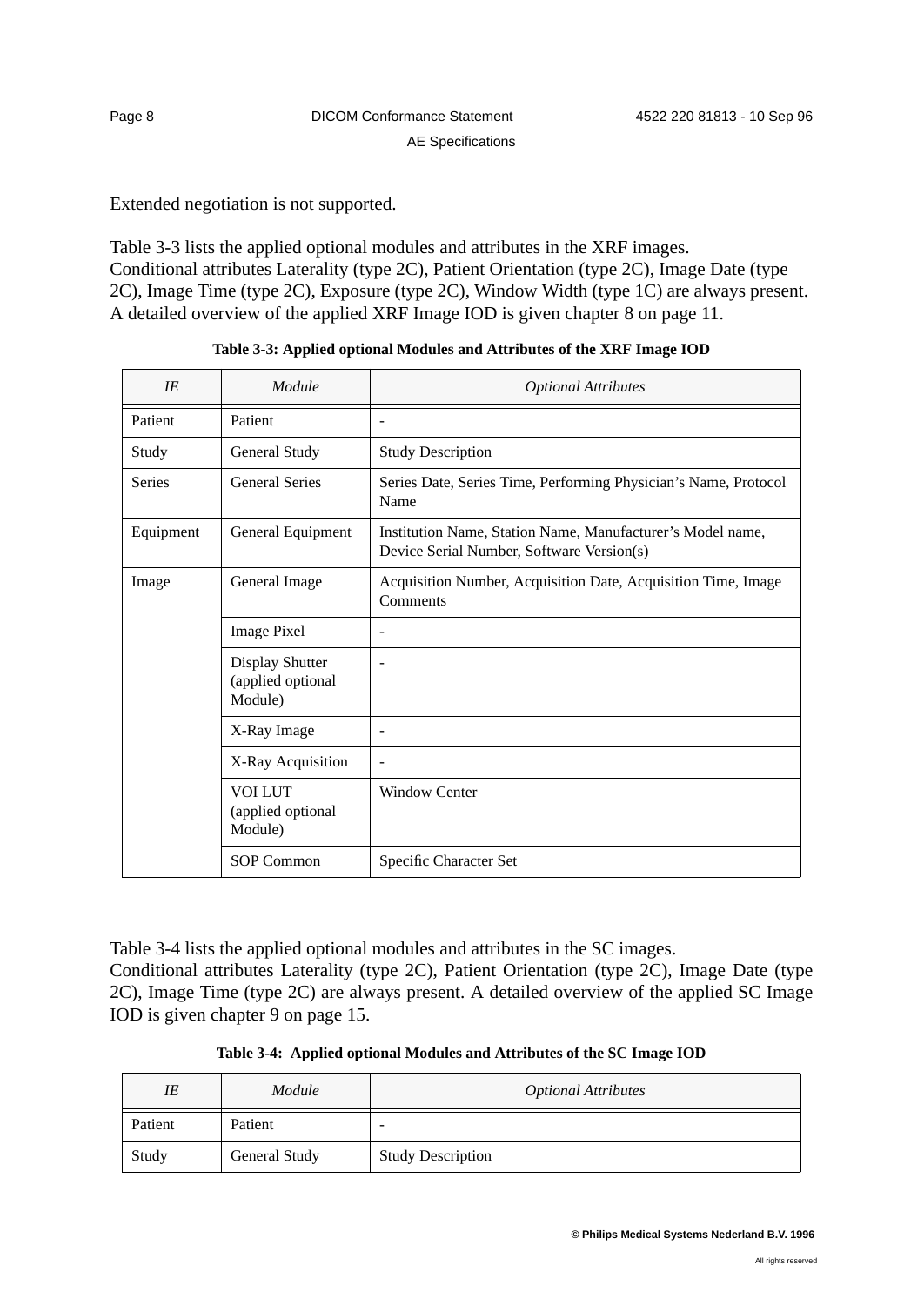| IE            | Module                | <b>Optional Attributes</b>                                                                                                                 |  |
|---------------|-----------------------|--------------------------------------------------------------------------------------------------------------------------------------------|--|
| <b>Series</b> | <b>General Series</b> | Series Date, Series Time, Performing Physician's Name, Protocol<br>Name                                                                    |  |
| Equipment     | SC Equipment          | Secondary Capture Device Manufacturer, Secondary Capture<br>Device Manufacturer's Model Name, Secondary Capture Soft-<br>ware $Version(s)$ |  |
| Image         | General Image         | Acquisition Number, Acquisition Date, Acquisition Time, Image<br>Comments                                                                  |  |
|               | Image Pixel           | $\overline{\phantom{0}}$                                                                                                                   |  |
|               | SC Image              | Date of Secondary Capture, Time of Secondary Capture                                                                                       |  |
|               | SOP Common            | Specific Character Set                                                                                                                     |  |

| Table 3-4: Applied optional Modules and Attributes of the SC Image IOD (Continued) |  |
|------------------------------------------------------------------------------------|--|
|------------------------------------------------------------------------------------|--|

All UIDs in the images are generated at DICOM export time. This implies that the same image exported at different sessions contains a different Study, Series and Image UID.

# **3.1.3 Association Acceptance Policy**

DSI does not accept associations.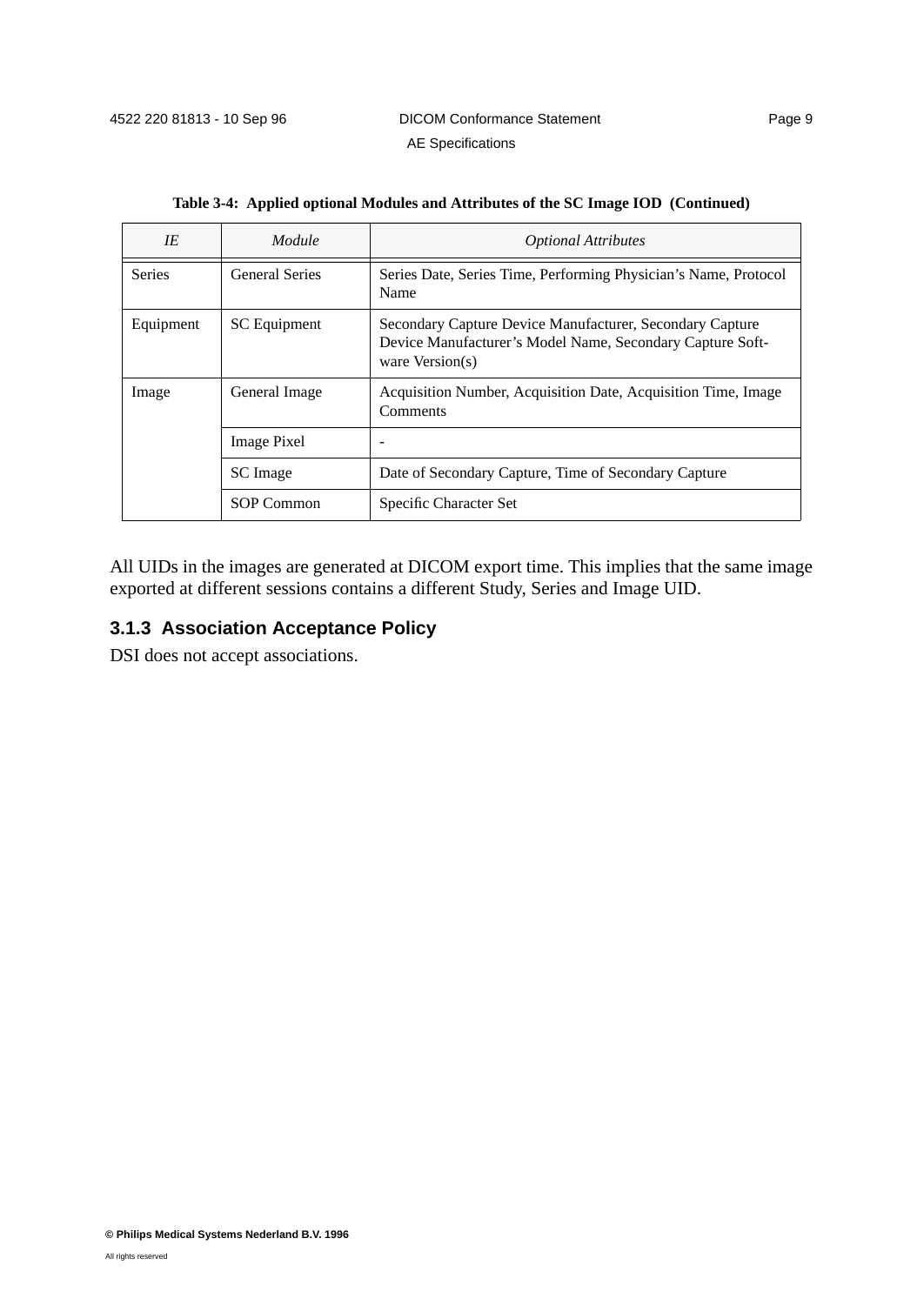# **4 Communication Profiles**

# **4.1 TCP/IP Stack**

DSI provides DICOM 3.0 TCP/IP Network Communication Support as defined in Part 8 of the DICOM 3.0 Standard.

# **4.1.1 Physical Media Support**

The DSI system supports ISO 8802-3 10BASE5 Ethernet.

# **5 Extensions/Specializations/Privatizations**

Not applicable.

# **6 Configuration**

The configuration of a DSI system is done by means of a configuration program. It is intended to be used by Philips service engineers only.

# **6.1 AE Title/Presentation Address mapping**

# **6.1.1 Local AE Titles and Presentation Addresses**

The local Application Entity Title and Presentation Address are selected by service programs.

# **6.1.2 Remote AE Titles and Presentation Addresses**

All remote applications to be selected as export destination (SCP) are configurable for the following items:

- The Application Entity Title of the remote application.
- The Presentation Address at which the remote application should accept association requests.
- The Remote Host Name of the system on which the remote application resides.

The Remote Host Name is used as remote DICOM system list with the F4 Config page.

# **6.2 Configurable parameters**

The maximum PDU size is configurable.

# **7 Support of Extended Character Sets**

DSI Export supports the Extended Character Set "ISO\_IR 100" which is the Latin alphabet No 1, supplementary set.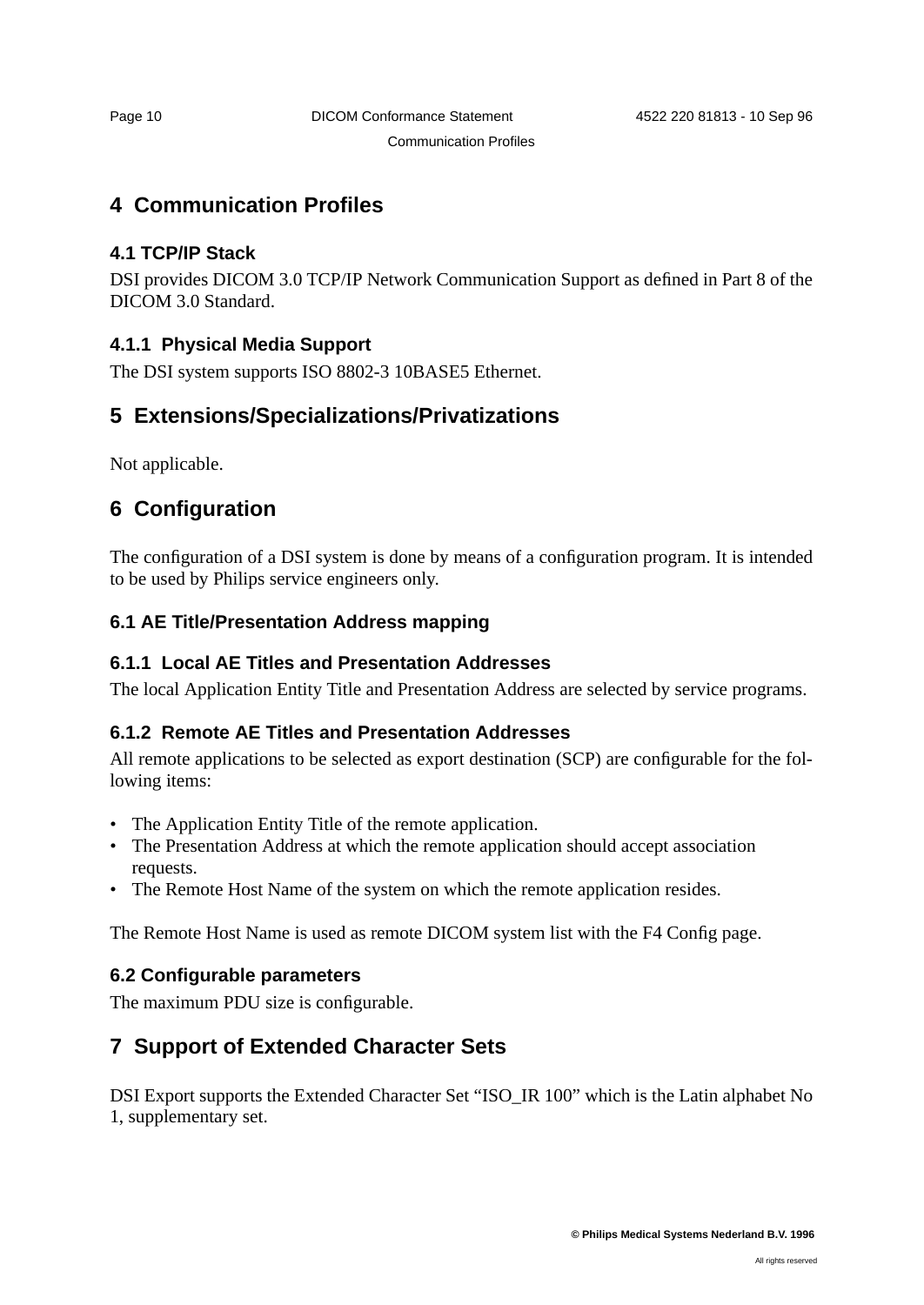# **8 Applied X-Ray Fluoroscopy (XRF) Image IOD**

The modules selected from the IOD module table of DICOM 3.0 are given in the table below.

| Information<br>Entity | Module                 |
|-----------------------|------------------------|
| Patient               | Patient                |
| Study                 | General Study          |
| <b>Series</b>         | <b>General Series</b>  |
| Equipment             | General Equipment      |
| Image                 | General Image          |
|                       | <b>Image Pixel</b>     |
|                       | X-Ray Image            |
|                       | <b>Display Shutter</b> |
|                       | X-Ray Acquisition      |
|                       | VOI LUT                |
|                       | <b>SOP Common</b>      |

#### **Table 8-1: Applied Modules in the XRF IOD**

The details of these applied modules are given in the tables below. The list of possible values are given (if applicable). The situation that an attribute is present conditionally/optionally or that an attribute may contain a zero length value, is indicated too. Conditions and Defined/Enumerated Values of DICOM 3.0 are applicable but are not shown in the tables.

#### **Table 8-2: Patient Module**

| <b>Attribute Description</b> | Tag       | <b>Note</b>                              |
|------------------------------|-----------|------------------------------------------|
| Patient's Name               | 0010,0010 |                                          |
| Patient ID                   | 0010,0020 | zero length value if not entered by user |
| Patient's Birth Date         | 0010,0030 | zero length value if not entered by user |
| Patient's Sex                | 0010,0040 |                                          |

#### **Table 8-3: General Study Module**

| <b>Attribute Description</b> | Tag       | <i>Note</i>                    |
|------------------------------|-----------|--------------------------------|
| <b>Study Instance UID</b>    | 0020,000D | Generated at DICOM export time |
| <b>Study Date</b>            | 0008,0020 |                                |

**<sup>©</sup> Philips Medical Systems Nederland B.V. 1996**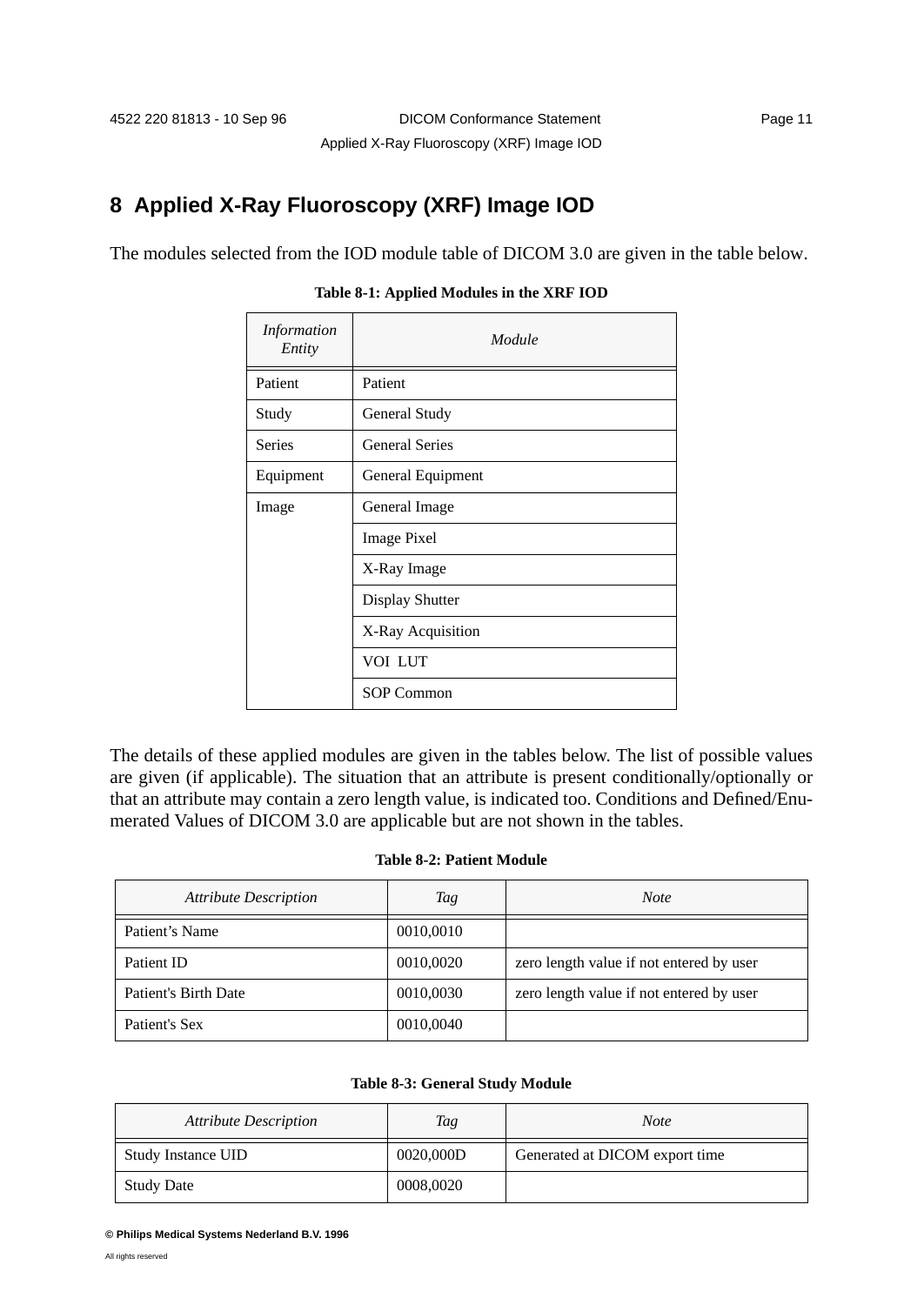#### **Table 8-3: General Study Module (Continued)**

| <b>Attribute Description</b> | Tag       | <b>Note</b>                              |
|------------------------------|-----------|------------------------------------------|
| <b>Study Time</b>            | 0008,0030 |                                          |
| Referring Physician's Name   | 0008,0090 | zero length value if not entered by user |
| Study ID                     | 0020,0010 | always zero length value                 |
| <b>Accession Number</b>      | 0008,0050 | always zero length value                 |
| <b>Study Description</b>     | 0008,1030 | not present if not entered by user       |

#### **Table 8-4: General Series Module**

| <b>Attribute Description</b> | Tag       | <b>Note</b>                        |
|------------------------------|-----------|------------------------------------|
| Modality                     | 0008,0060 | RF                                 |
| Series Instance UID          | 0020,000E | Generated at DICOM export time     |
| Series Number                | 0020,0011 |                                    |
| <b>Series Date</b>           | 0008,0021 |                                    |
| Series Time                  | 0008,0031 |                                    |
| Performing Physician's Name  | 0008,1050 | not present if not entered by user |
| Protocol Name                | 0018,1030 | not present if not entered by user |
| Laterality                   | 0020,0060 | always zero length value           |

#### **Table 8-5: General Equipment Module**

| Attribute Name            | Tag       | <b>Note</b>                                 |
|---------------------------|-----------|---------------------------------------------|
| Manufacturer              | 0008,0070 | Philips Medical Systems                     |
| <b>Institution Name</b>   | 0008,0080 |                                             |
| Station name              | 0008,1010 |                                             |
| Manufacturer's Model Name | 0008,1090 | In format DSI <release number=""></release> |
| Device Serial Number      | 0018,1000 |                                             |
| Software Version(s)       | 0018,1020 |                                             |

#### **Table 8-6: General Image Module**

| Attribute Name      | Tag       | <b>Note</b> |
|---------------------|-----------|-------------|
| <b>Image Number</b> | 0020,0013 |             |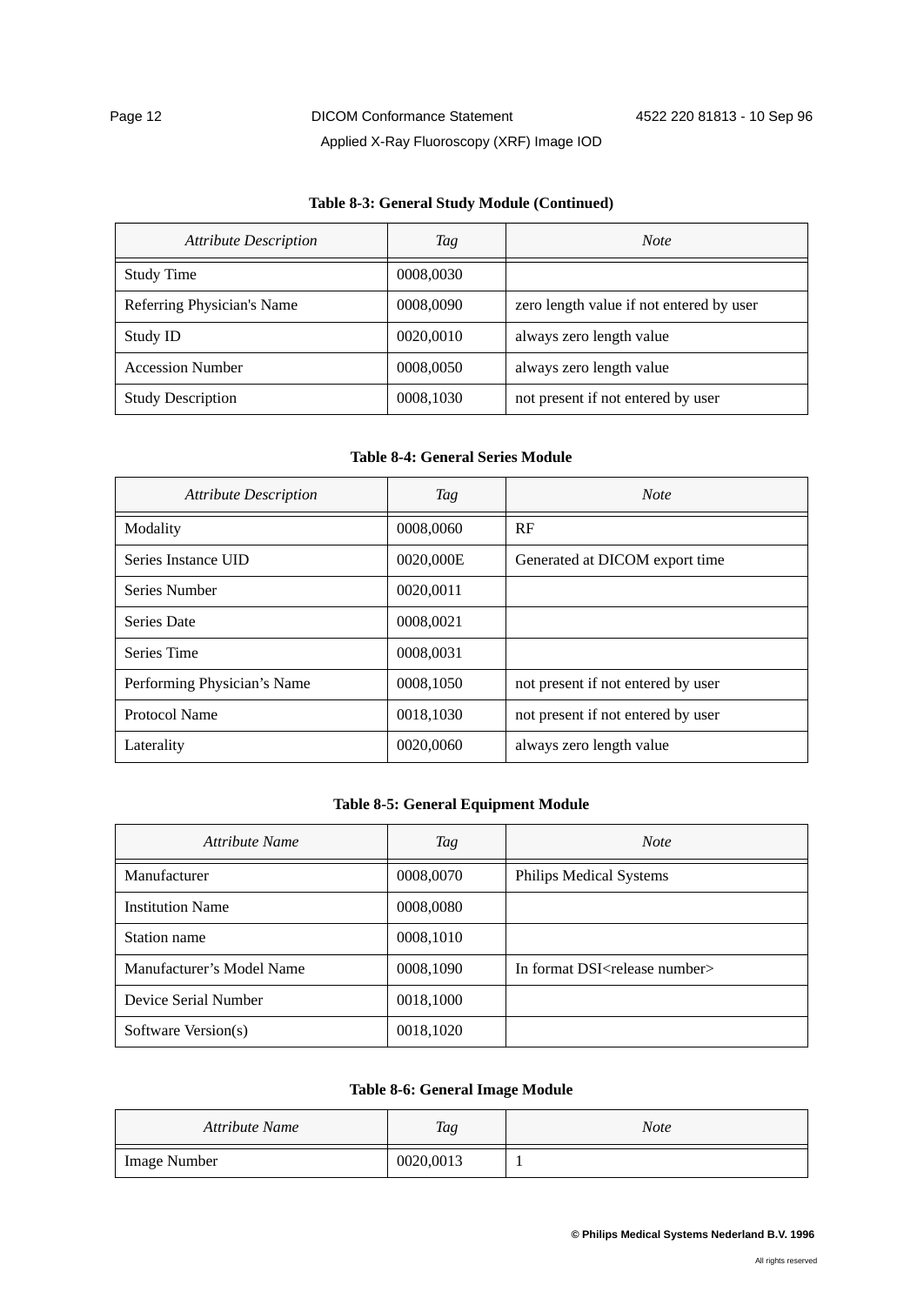|  | Applied X-Ray Fluoroscopy (XRF) Image IOD |
|--|-------------------------------------------|
|  |                                           |

| Attribute Name             | Tag       | <b>Note</b>                                                                                                                                                                                                                |
|----------------------------|-----------|----------------------------------------------------------------------------------------------------------------------------------------------------------------------------------------------------------------------------|
| <b>Patient Orientation</b> | 0020,0020 | always zero length value                                                                                                                                                                                                   |
| <b>Image Date</b>          | 0008,0023 |                                                                                                                                                                                                                            |
| Image Time                 | 0008,0033 |                                                                                                                                                                                                                            |
| <b>Acquisition Number</b>  | 0020,0012 |                                                                                                                                                                                                                            |
| <b>Acquisition Date</b>    | 0008,0022 |                                                                                                                                                                                                                            |
| <b>Acquisition Time</b>    | 0008,0032 |                                                                                                                                                                                                                            |
| <b>Image Comments</b>      | 0020,4000 | Contains also the DSI image annotations on<br>normal (i.e. non zoomed) images in the for-<br>mat " $(x,y)$ <text>".<br/>This attribute is not present if not entered by<br/>user and if no annotations are present.</text> |

#### **Table 8-6: General Image Module (Continued)**

#### **Table 8-7: Image Pixel Module and X-Ray Image Modulea**

| Attribute Name               | <b>Tag</b> | <b>Note</b>                                                                                                        |
|------------------------------|------------|--------------------------------------------------------------------------------------------------------------------|
| Image Type                   | 0008,0008  | ORIGINAL\PRIMARY\SINGLE PLANE                                                                                      |
| Pixel Intensity Relationship | 0028,1040  | <b>DISP</b>                                                                                                        |
| Samples per Pixel            | 0028,0002  | 1                                                                                                                  |
| Photometric Interpretation   | 0028,0004  | MONOCHROME2                                                                                                        |
| Rows                         | 0028,0010  | 512 or 1024<br>The actual image size in 60 Hz DSI systems<br>is smaller: 480 or 960.                               |
| Columns                      | 0028,0011  | equal to the value of Rows (512 or 1024).<br>The actual image size in 60 Hz DSI systems<br>is smaller: 480 or 960. |
| <b>Bits Allocated</b>        | 0028,0100  | 8                                                                                                                  |
| <b>Bits Stored</b>           | 0028,0101  | 8                                                                                                                  |
| <b>High Bit</b>              | 0028,0102  | $\overline{7}$                                                                                                     |
| Pixel Representation         | 0028,0103  | 0000H                                                                                                              |
| Pixel Data                   | 7FE0,0010  |                                                                                                                    |

a. These two modules are combined because some attributes are present in both modules.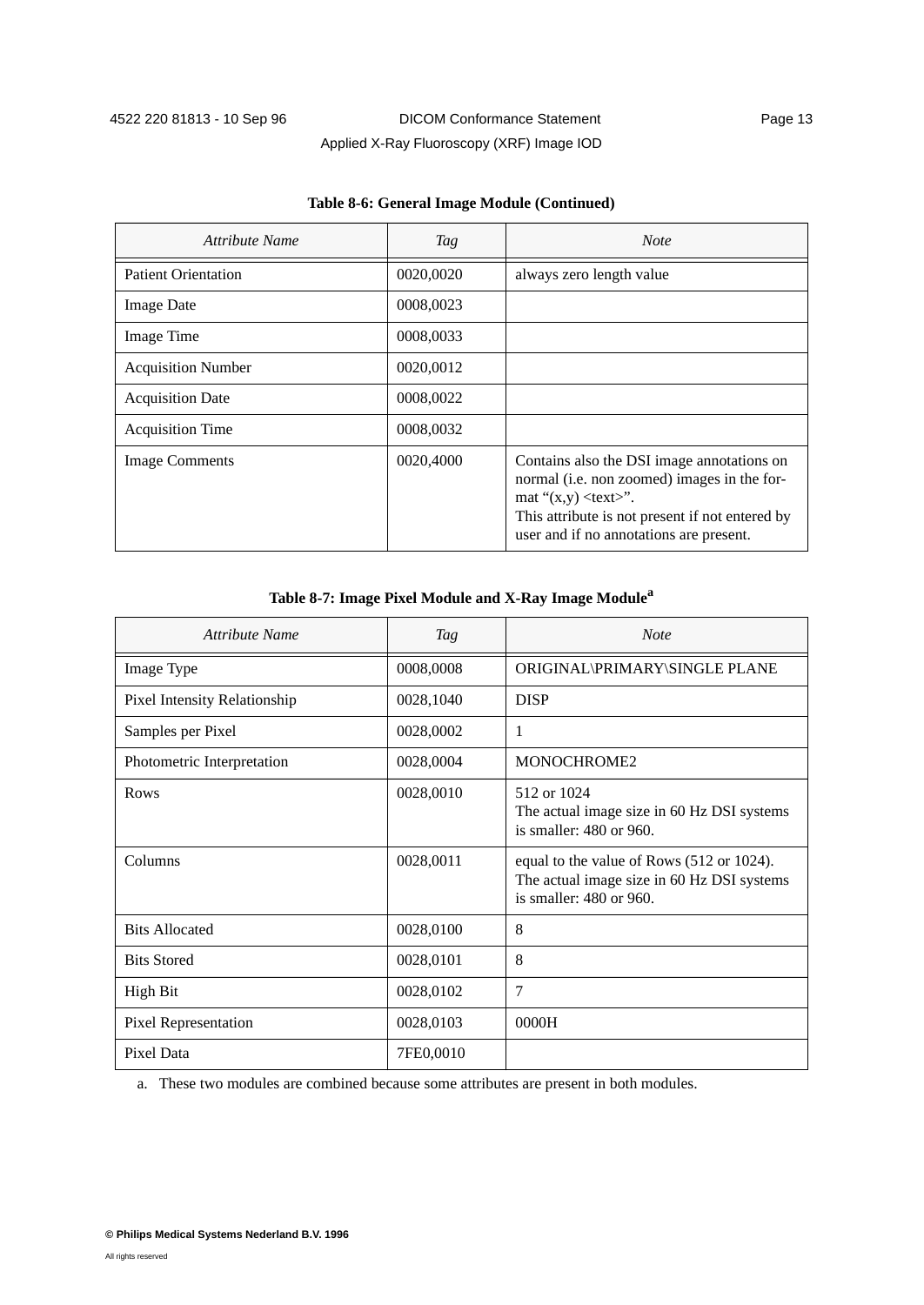# Page 14 **DICOM Conformance Statement** 4522 220 81813 - 10 Sep 96 Applied X-Ray Fluoroscopy (XRF) Image IOD

| Attribute Name                       | Tag       | <b>Note</b>                                |
|--------------------------------------|-----------|--------------------------------------------|
| <b>Shutter Shape</b>                 | 0018,1600 | <b>CIRCULAR</b> or<br>CIRCULAR\RECTANGULAR |
| <b>Shutter Left Vertical Edge</b>    | 0018,1602 |                                            |
| <b>Shutter Right Vertical Edge</b>   | 0018,1604 |                                            |
| Shutter Upper Horizontal Edge        | 0018,1606 |                                            |
| <b>Shutter Lower Horizontal Edge</b> | 0018,1608 |                                            |
| Center of Circular Shutter           | 0018,1610 |                                            |
| Radius of Circular Shutter           | 0018,1612 |                                            |

#### **Table 8-8: Display Shutter Module**

#### **Table 8-9: X-Ray Acquisition Module**

| Attribute Name           | Tag       | <b>Note</b>              |
|--------------------------|-----------|--------------------------|
| <b>KVP</b>               | 0018,0060 | always zero length value |
| Exposure                 | 0018,1152 | always zero length value |
| <b>Radiation Setting</b> | 0018,1155 | SC or GR                 |

#### **Table 8-10: VOI LUT Module**

| Attribute Name       | Tag       | Note                                                           |
|----------------------|-----------|----------------------------------------------------------------|
| <b>Window Center</b> | 0028,1050 | This attribute is related to the DSI Contrast /<br>Brightness. |
| Window Width         | 0028,1051 | This attribute is related to the DSI Contrast /<br>Brightness. |

#### **Table 8-11: SOP Common Module**

| Attribute Name         | Tag       | <b>Note</b>                    |
|------------------------|-----------|--------------------------------|
| <b>SOP Class UID</b>   | 0008,0016 | 1.2.840.10008.5.1.4.1.1.12.2   |
| SOP Instance UID       | 0008,0018 | Generated at DICOM export time |
| Specific Character Set | 0008,0005 | <b>ISO IR 100</b>              |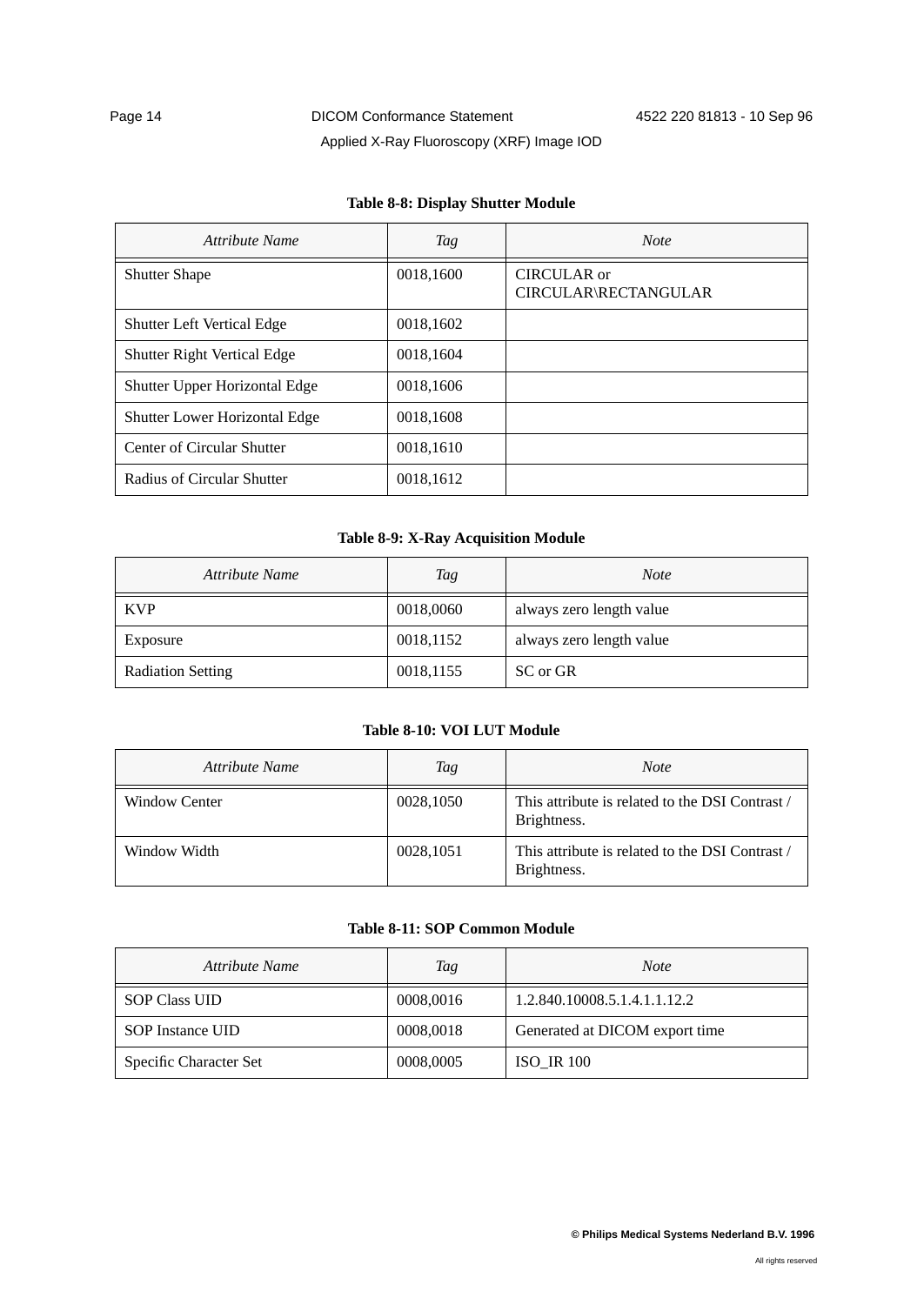# **9 Applied Secondary Capture (SC) Image IOD**

The modules selected from the IOD module table of DICOM 3.0 are given in the table below.

| <b>Information Entity</b> | Module                |
|---------------------------|-----------------------|
| Patient                   | Patient               |
| Study                     | General Study         |
| <b>Series</b>             | <b>General Series</b> |
| Equipment                 | <b>SC</b> Equipment   |
| Image                     | General Image         |
|                           | <b>Image Pixel</b>    |
|                           | SC Image              |
|                           | <b>SOP Common</b>     |

**Table 9-1: Applied Modules in the SC IOD**

The details of these applied modules are given in the tables below. The list of possible values are given (if applicable). The situation that an attribute is present conditionally/optionally or that an attribute may contain a zero length value, is indicated too. Conditions and Defined/Enumerated Values of DICOM 3.0 are applicable but are not shown in the tables.

#### **Table 9-2: Patient Module**

| <b>Attribute Description</b> | Tag       | <b>Note</b>                              |
|------------------------------|-----------|------------------------------------------|
| Patient's Name               | 0010,0010 |                                          |
| Patient ID                   | 0010,0020 | zero length value if not entered by user |
| Patient's Birth Date         | 0010,0030 | zero length value if not entered by user |
| Patient's Sex                | 0010,0040 |                                          |

#### **Table 9-3: General Study Module**

| <b>Attribute Description</b> | Tag       | <b>Note</b>                              |
|------------------------------|-----------|------------------------------------------|
| <b>Study Instance UID</b>    | 0020,000D | Generated at DICOM export time           |
| <b>Study Date</b>            | 0008,0020 |                                          |
| <b>Study Time</b>            | 0008,0030 |                                          |
| Referring Physician's Name   | 0008,0090 | zero length value if not entered by user |
| Study ID                     | 0020,0010 | always zero length value                 |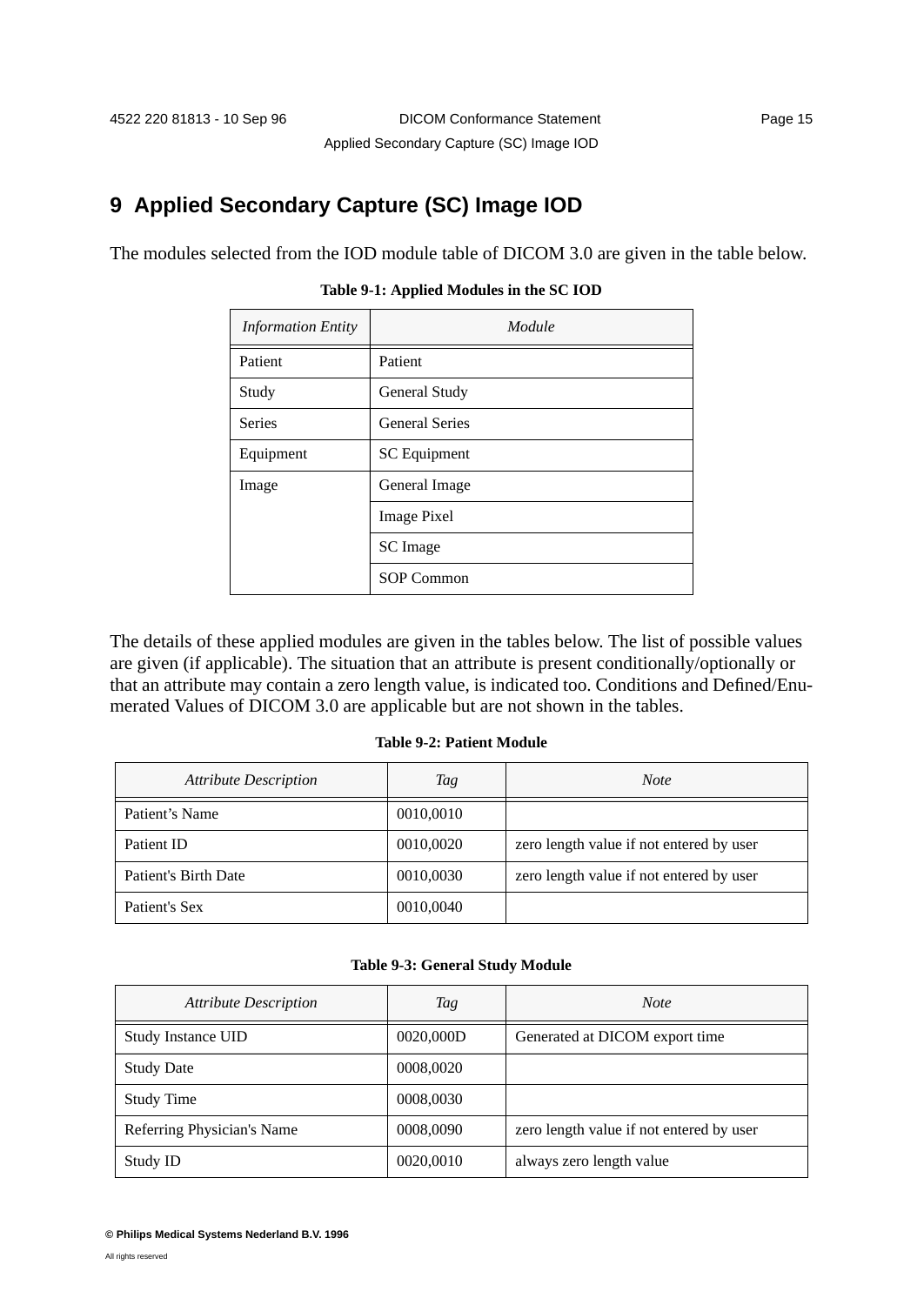# Page 16 **DICOM Conformance Statement** 4522 220 81813 - 10 Sep 96 Applied Secondary Capture (SC) Image IOD

#### **Table 9-3: General Study Module (Continued)**

| <b>Attribute Description</b> | Tag       | <b>Note</b>                        |
|------------------------------|-----------|------------------------------------|
| <b>Accession Number</b>      | 0008,0050 | always zero length value           |
| <b>Study Description</b>     | 0008,1030 | not present if not entered by user |

#### **Table 9-4: General Series Module**

| <b>Attribute Description</b> | Tag       | <b>Note</b>                        |
|------------------------------|-----------|------------------------------------|
| Modality                     | 0008,0060 | <b>OT</b>                          |
| Series Instance UID          | 0020,000E | Generated at DICOM export time     |
| Series Number                | 0020,0011 |                                    |
| Series Date                  | 0008,0021 |                                    |
| Series Time                  | 0008,0031 |                                    |
| Performing Physician's Name  | 0008,1050 | not present if not entered by user |
| Protocol Name                | 0018.1030 | not present if not entered by user |
| Laterality                   | 0020,0060 | always zero length value           |

#### **Table 9-5: SC Equipment Module**

| Attribute Name                                          | Tag       | <b>Note</b>                                 |
|---------------------------------------------------------|-----------|---------------------------------------------|
| Conversion Type                                         | 0008,0064 | DV                                          |
| Secondary Capture Device Manufacturer                   | 0018,1016 | Philips Medical Systems                     |
| Secondary Capture Device Manufac-<br>turer's Model Name | 0018,1018 | In format DSI <release number=""></release> |
| Secondary Capture Software Version(s)                   | 0018,1019 |                                             |

#### **Table 9-6: General Image Module**

| Attribute Name             | <b>Tag</b> | <b>Note</b>              |
|----------------------------|------------|--------------------------|
| <b>Image Number</b>        | 0020,0013  |                          |
| <b>Patient Orientation</b> | 0020,0020  | always zero length value |
| <b>Image Date</b>          | 0008,0023  |                          |
| Image Time                 | 0008,0033  |                          |
| <b>Acquisition Number</b>  | 0020,0012  |                          |
| <b>Acquisition Date</b>    | 0008,0022  |                          |